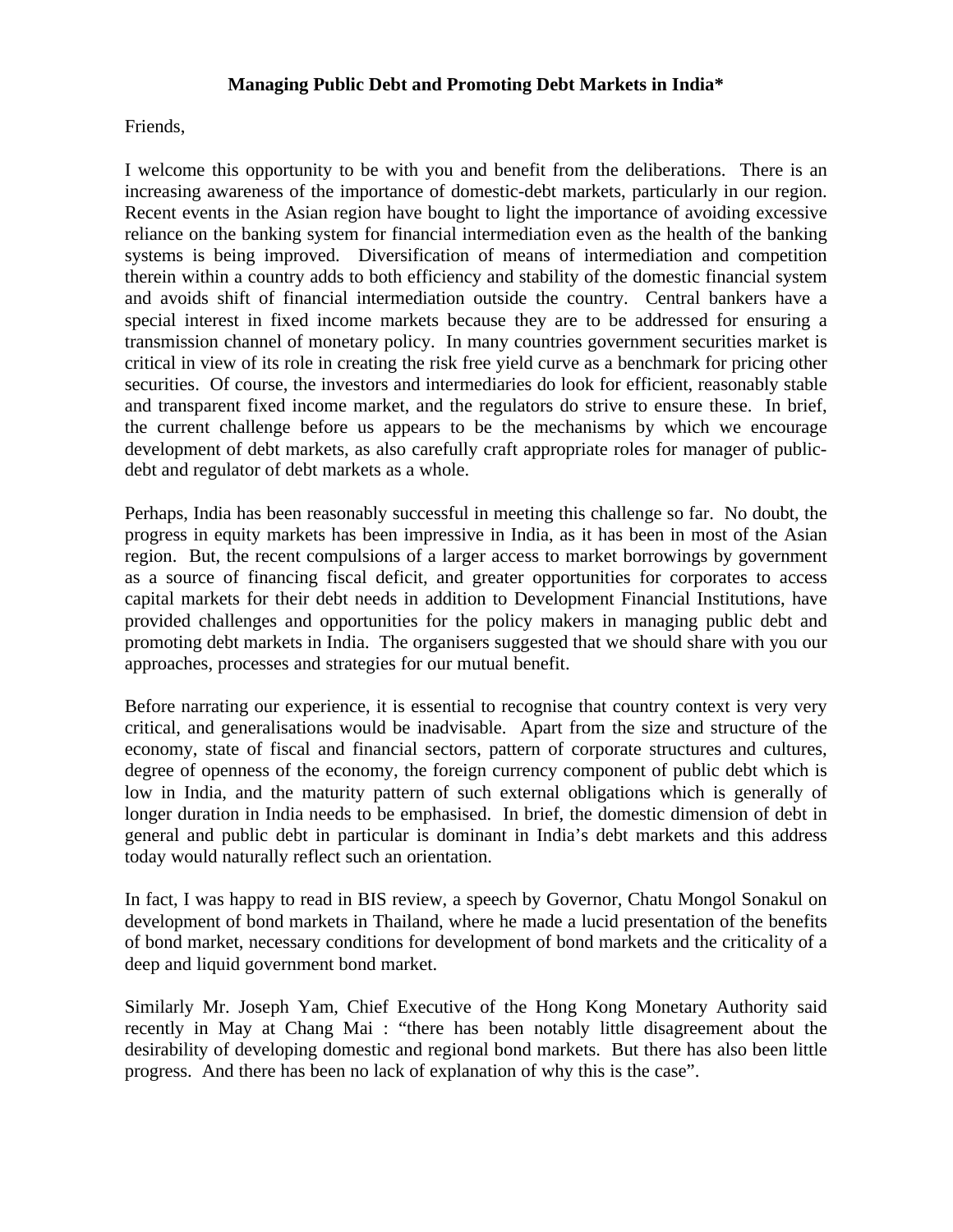### **Background and Role of RBI**

Recent years have seen significant transformation in the debt market in India with far reaching implications. As the process of reform continues, the role of financial markets in the economy gets significantly enhanced. While this process essentially involves domestic liberalisation, the decision to open up the economy adds urgency and complexity to the process of developing financial markets in India. The Reserve Bank of India has been taking special efforts to develop the various segments of financial markets, in particular, money, Government securities and forex markets. Government securities market constitutes a predominant portion of debt markets in India. The relative share of non-Government bonds has also picked up in recent years, as a logical extension of reforms in the Government securities markets and opening up of the financial sector. Even so, given the size of the sovereign debt, central to the development of debt market is the development of the Government securities market.

The primary interest of the Reserve Bank of India (RBI), in financial markets is because of its criticality in acting as the transmission channel of monetary policy especially while moving towards reliance on indirect instruments of policy. Currently, the Government securities market is the overwhelming part of the overall debt market. Interest rates in this market provide benchmarks for the system as a whole. In the recent past, several initiatives have launched the market into a high growth trajectory, in terms of depth, liquidity and turnover, participants, etc. Several initiatives for development of this market have helped the success of a large borrowing programme in recent years. This is critical not only from the point of view of the Reserve Bank, which is both the debt manager and regulator, but also from the point of view of investors who are concerned about the monetary and fiscal management in the country.

The Reserve Bank's strategy takes into account the considerations of both policy makers and investors. Reform has encompassed market practices in both primary and secondary markets, strengthening the institutional structure, developing new and innovative instruments, widening the participant base, rationalising tax measures, establishing a regulatory framework, initiating changes in legal framework, and imparting transparency in operations.

### **Approach to Reform**

The approach to reform in the Government Securities market has several features which may interest the observers. First, the reform process is characterised by the caution with a tilt towards preserving stability, by the careful sequencing, by the mutually reinforcing monetary measures and by the complementarity with other policies. Creating a conducive policy environment as will be explained later has been a priority. Further, the reform in this market has always been undertaken within the overall monetary policy framework and is coordinated with reform in money and forex markets. Second, it progressed on the basis of a clear-cut agenda, which has aided the sequencing process. Third, major reforms were implemented in phases, allowing for transition so as not to detabilise market participants. Fourth, the entire process has been facilitated through collaborative approach imparting transparency in intentions. The Reserve Bank and Government have been working in close coordination on all issues. At a policy level, this involves legislative changes and many other parameters. At an operating level, there is a Working Group consisting of senior officials from Reserve Bank of India and Government of India on cash and debt management, which helps the process of consultation on management of government debt. In fact, RBI has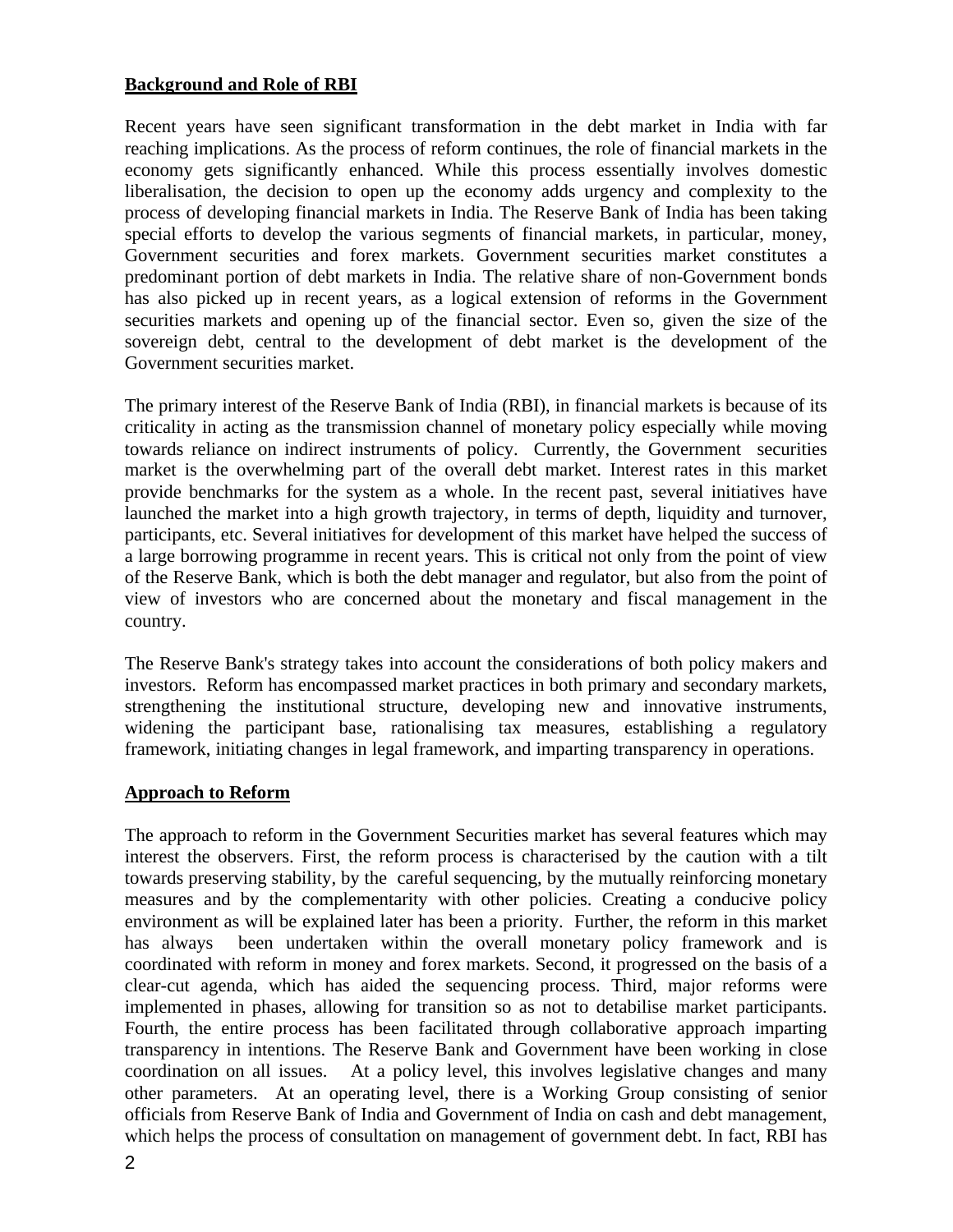initiated a process of periodical meetings with Finance Secretaries at State level (India is a federation of States) which has helped treasury management as well as debt management operations at State level. Fifth, a formal consultative mechanism with market participants was established by the Reserve Bank through a Technical Advisory Committee on Money and Government Securities Markets where important policy and operational changes proposed to be implemented are discussed. The Technical Advisory Committee has appointed working groups to more closely look into the technical details of policy proposals. This Committee has representation from banks - public sector, private and foreign, mutual funds, financial institutions, credit rating agencies, Primary Dealers Association and Fixed Income, Money Market and Derivatives Association (a self-regulatory organisation) and independent economists, apart from representation from Government. The Reserve Bank also holds separate consultations with Primary Dealers Association on important issues concerning public debt. Sixth, before finalising important policy changes especially on operational aspects, draft guidelines on issues are circulated as consultative papers to market participants and their comments are given serious consideration before issuing final guidelines. Seventh, coordination with Securities and Exchange Board of India, the regulator of stock exchanges and corporate debt except those with initial maturities upto one year is ensured both at a policy level and at operational level. In particular, at a policy level, coordination is ensured through a High Level Committee on Capital Markets presided by Governor, and at an operational level through a technical group of officials, both of which include nominees of Ministry of Finance. Eighth, international best practices are constantly reviewed in interdepartmental Working Groups within RBI before designing and opertionalising changes. Ninth, public debate is generated on the changes contemplated by announcing the intentions and proposals for structural reform through Monetary and Credit Policy statements and speeches of senior officials. Consultation and transparency are at the core of the reform process. Finally, in all these processes, the interests of investors and intermediaries are kept in view and these include a liquid market to facilitate easy entry and exit, tools for hedging, transparency in operations, an efficient settlement system, an enabling legal environment, and a clear and simple, but robust regulatory framework. Of course, development of technological infrastructure overrides all these objectives in the sense that it facilitates these objectives.

### **Segments of Debt Markets**

There are three main segments in the debt markets in India, viz., Government Securities, Public Sector Units (PSU) bonds and corporate securities. The market for Government Securities comprises the Centre, State and State-Sponsored securities. The PSU bonds are generally treated as surrogates of sovereign paper, sometimes due to explicit guarantee and often due to the comfort of public ownership. Some of the PSU bonds are tax free while most bonds, including government securities are not tax free. The Government Securities segment is the most dominant among these three segments. Many of the reforms in pre-1997 period were fundamental, like introduction of auction systems and PDs. The reform in the Government Securities market which began in 1992, with Reserve Bank playing a lead role, entered into a very active phase since April 1997, with particular emphasis on development of secondary and retail markets.

### **Creating a Conducive Policy Environment**

Since the sixties and until the nineties, the Government Securities market remained dormant since the government was borrowing at preannounced coupon rates from basically a captive group of investors, such as banks. In a way, we had a passive internal debt management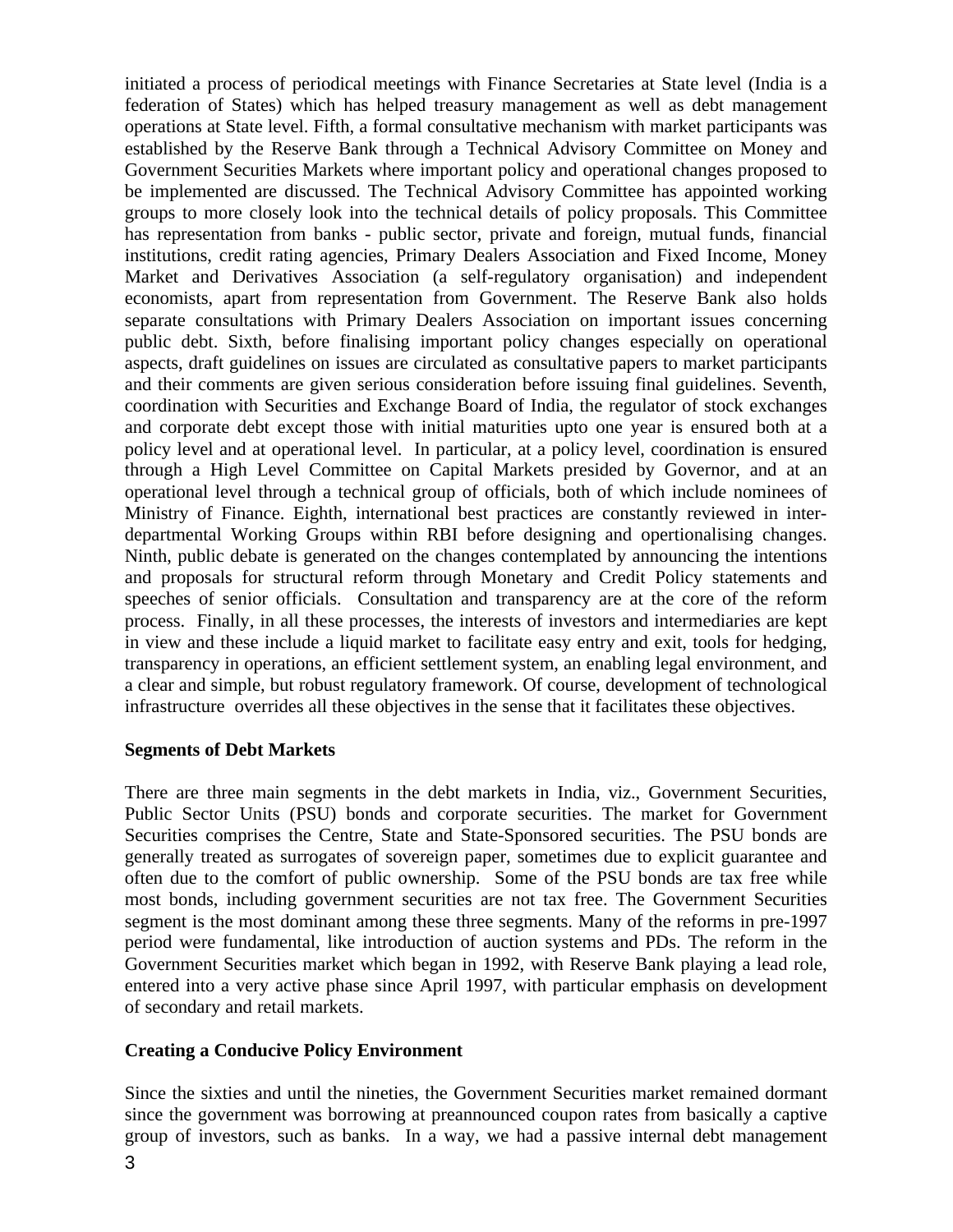policy. This, coupled with automatic monetisation of budget deficit prevented development of a deep and vibrant Government Securities market. As long as automatic monetisation existed, it was difficult to assure a framework for Government securities market in terms of matching demand and supply through a price discovery mechanism. Hence, a most significant development has been the elimination of the practice of automatic monetisation of the Central Government budget deficit through *Ad hoc* Treasury Bills with effect from April 1, 1997 and the introduction of a new scheme of Ways and Means Advances (WMA). In the nineties, several other measures were taken for creating an enabling environment for efficient market conditions. For instance, the total effective statutory pre-emptions of the banking system has been progressively brought down, the administrative structure of interest rates has almost been dismantled, prudential norms have been introduced gradually in line with international best practices, banking supervision has been strengthened, transparency and disclosure standards were enhanced to be on par with international standards, and risk management practices have been prescribed.

## **Market Development Measures**

There are several ways of analysing market development, and perhaps a convenient way is to track measures in regard to instruments, institutions and participants.

## **Instrument Development**

From the investor point of view, a range of Treasury Bills give a variety of options for managing cash surpluses. At the same time, for Government spending long-term funds are needed to be raised in a cost-effective manner. Keeping these in view, over the reform period, a variety of Treasury Bills of 14-day, 91-day, 182-day and 364-day maturity have been introduced. In the long-term segment, the vanilla or the fixed coupon bonds are the most commonly issued instruments. However, over the years, given the large market borrowing programme of the Government and a large variety of investors, we have tried to innovate and issued zero coupon bonds, floating rate bonds, and capital indexed bonds. Government dated securities have been issued in a maturity range of 2 to 20 years depending on prevailing conditions in the market. Currently, the weighted average maturity of outstanding marketable debt is 7.75 years.

The non-Government debt market has a wider variety of bonds from very short-term to longterm maturity. These bonds have many innovative features like step-up, call and put options, and include structured obligations, etc. Much of the PSU bonds and corporate securities are privately placed.

Repos are permitted in Government securities. It has also been decided to extend repos in PSU bonds and private corporate debt securities, provided they are held in dematerialised form in a depository and the transactions are done in recognised stock exchanges. The system is yet to be fully operationalised.

### Institution Development

Early during the reform process, the Reserve Bank promoted the Discount and Finance House of India and Securities Trading Corporation of India to promote the development of the money market and secondary market for government securities. The Reserve Bank has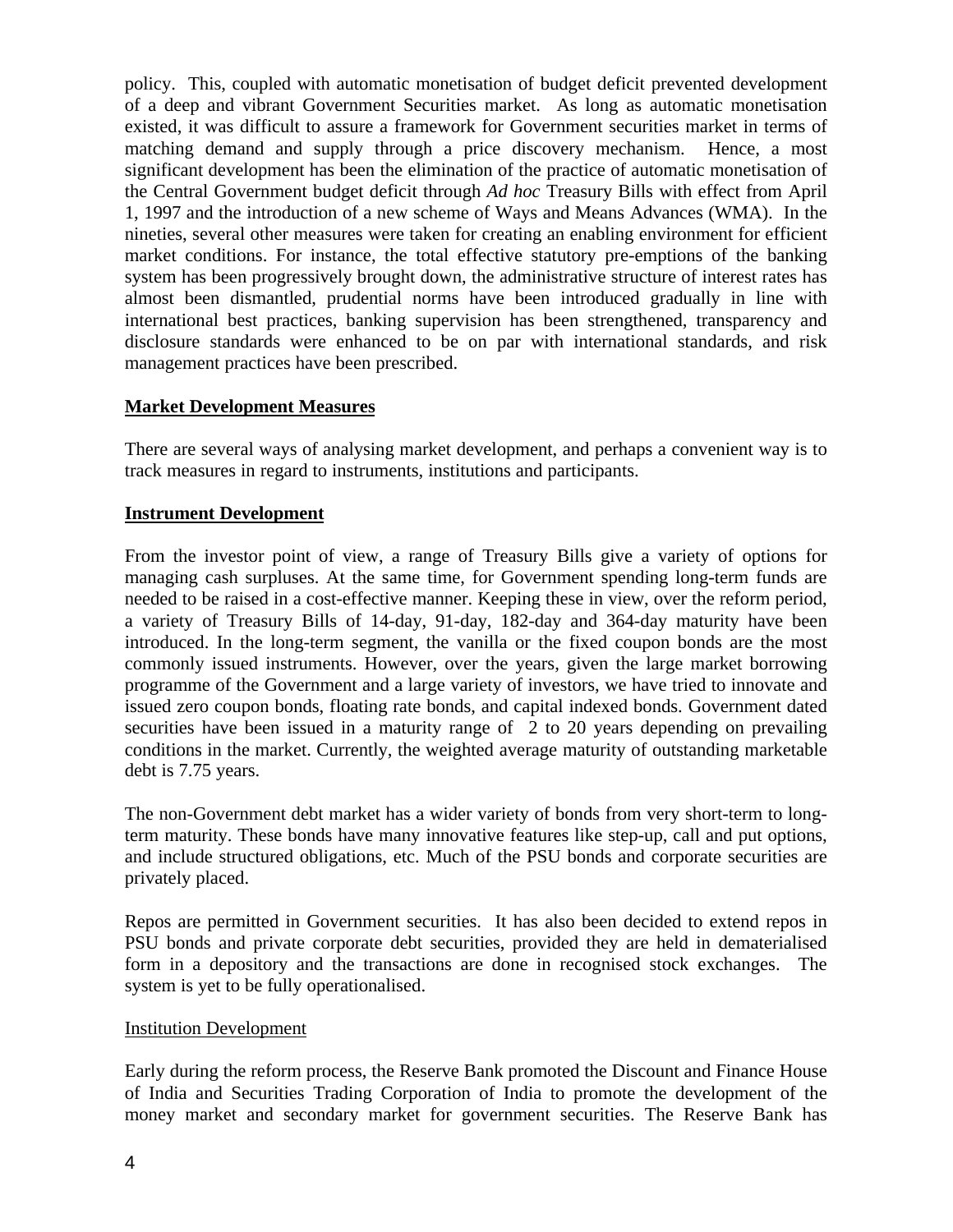subsequently sold its majority shares to market participants and these institutions have since obtained Primary Dealership in Government Securities.

Since the inception in 1995, the number of Primary Dealers (PDs) in Government Securities has progressively increased from 6 to 15. The obligations cast upon PDs include an annual minimum bidding commitment for dated securities and Treasury Bills with a minimum success ratio and commitment to underwrite the gap between the subscribed/accepted amount in respect of dated securities and the notified amount, where there is a short-fall. The PDs are allowed access to call money as well as repos/reverse repo markets and to trade in all money market instruments. They have access to Subsidiary General Ledger (SGL) and current account facility with the Reserve Bank. The Reserve Bank also conducts exclusive Open Market Operations (OMO) in T-Bills through PDs. A second level satellite dealer system exits, with the main objective of retailing Government Securities. These satellite dealers are also given some liquidity support by the Reserve Bank. A few of these SDs have graduated as PDs.

It may be of interest to some of you to note that among the Primary Dealers, the newly licensed are, J.P. Morgan, ABN Amro, Deutsche Bank, and DSP-Merrill Lynch.

The Reserve Bank has also encouraged the setting up of mutual funds dealing exclusively in gilts, called gilt funds. Like PDs and SDs, these gilt funds are also provided with liquidity support, among other facilities.

Significant reforms in the non-Government debt market should also be recognised. National and local stock exchanges have been set up with facility for trading in corporate debt, and for that matter, even Government debt, through screen based systems. The securities and Exchange Board of India regulates the primary issuances in capital and non-Government debt markets and ensures sound trading practices through stock exchanges. Depositories have been set up to facilitate dematerialisation and quicker transfer mechanisms.

# **Participants**

As is well known, a large participant base would result in lower cost of borrowing for the Government. In fact, retailing of Government Securities is high on the agenda of further reforms.

Banks are the major investors in the Government Securities markets. Traditionally, banks are required to maintain a part of their net demand and time liabilities in the form of liquid assets of which Government Securities have always formed the predominant share. Despite lowering the Statutory Liquidity Ratio (SLR) to the minimum of 25 per cent, banks are holding a much larger share of Government Stock as a portfolio choice. Other major investors in Government Stock are financial institutions, insurance companies, mutual funds, corporates, individuals, non-resident Indians and overseas corporate bodies. Foreign institutional investors are permitted to invest in Treasury Bills and dated Government Securities in both primary and secondary markets.

Often, the same participants are present in the non-Government debt market also, either as issuers or investors. For example, banks are issuers in the debt market for their Tier-II capital. On the other hand, they are investors in PSU bonds and corporate securities. Foreign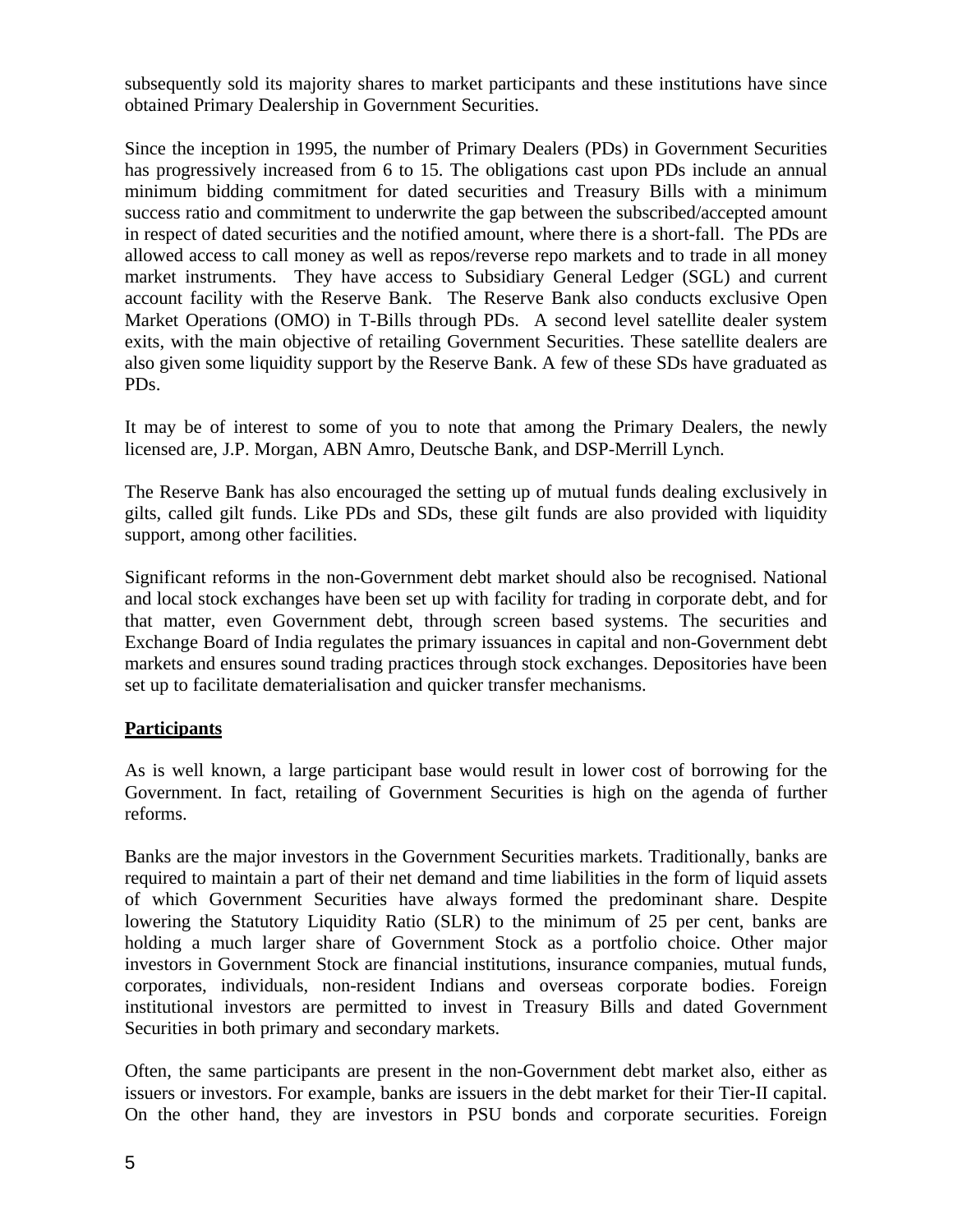Institutional Investors are relatively more active in non-Government debt segment as compared to the Government debt segment.

# **Progress in Primary and Secondary Markets**

It will be useful to identify the progress in primary and secondary market. Credible systems have been established ensuring transparent mechanisms of issuance in the primary market and creating efficient mechanisms for trading and settlement in the secondary market for Government Securities.

## *Primary Market*

Since 1992, after the market orientation of Government borrowing programme, and later after the abolition of automatic monetisation of fiscal deficit, the Reserve Bank has been resorting to primary market issues at greater frequency. Efforts are made to raise all issues directly from the market. Dated Securities are generally issued through auctions or tap sale. Primary Dealers are permitted to underwrite the entire notified amount of the auctions. Depending on prevailing market conditions, dated securities are sometimes privately placed with the RBI, and subsequently offloaded in the secondary market when conditions turn conducive. Issues have occasionally devolved on the RBI.

Until recently, Government dated securities were issued through yield based auctions. A beginning has been made during the current year with regard to consolidation of Government debt with a view to developing benchmark securities and development of a market for STRIPS. Most of the current primary issues are, therefore, reissuances of existing stock through reopening, and this has helped in consolidation of Government debt to some extent as also in creating a critical fungible mass for active trading and enhanced liquidity in the secondary market.

Treasury Bills are issued through auctions. The notified amounts with respect to T-Bills have been rationalised in the recent period. A calendar of T-Bills is announced in advance. Noncompetitive bids from select participants are accepted outside the notified amount. Both discriminatory and uniform price auction methods are used, as appropriate to each of the T-Bills.

A large part of the issuance in the non-Government debt market is currently on private placement basis. Stringent entry and disclosure norms for public issues coupled with low cost of issuance, ease of structuring instruments and saving of time lag in issuance has led to the rapid growth of the private placement market in recent years. Total resource mobilisation from the private placement market has increased sharply over 4-fold between 1995-96 and 1999-00, The share of private placement issues in total mobilisation from the primary capital market (public issues and private placements) thus increased from about 40 per cent in 1995- 96 to around 85 per cent by 1999-2000.

### *Secondary Market*

Banks and Primary Dealers are the major players in the secondary market for Government Securities. Most of Government Securities transactions in the secondary market are through over-the-counter (OTC) negotiated deals. However, banks are allowed to transact through brokers who are members of the National Stock Exchange and over-the-counter-Exchange of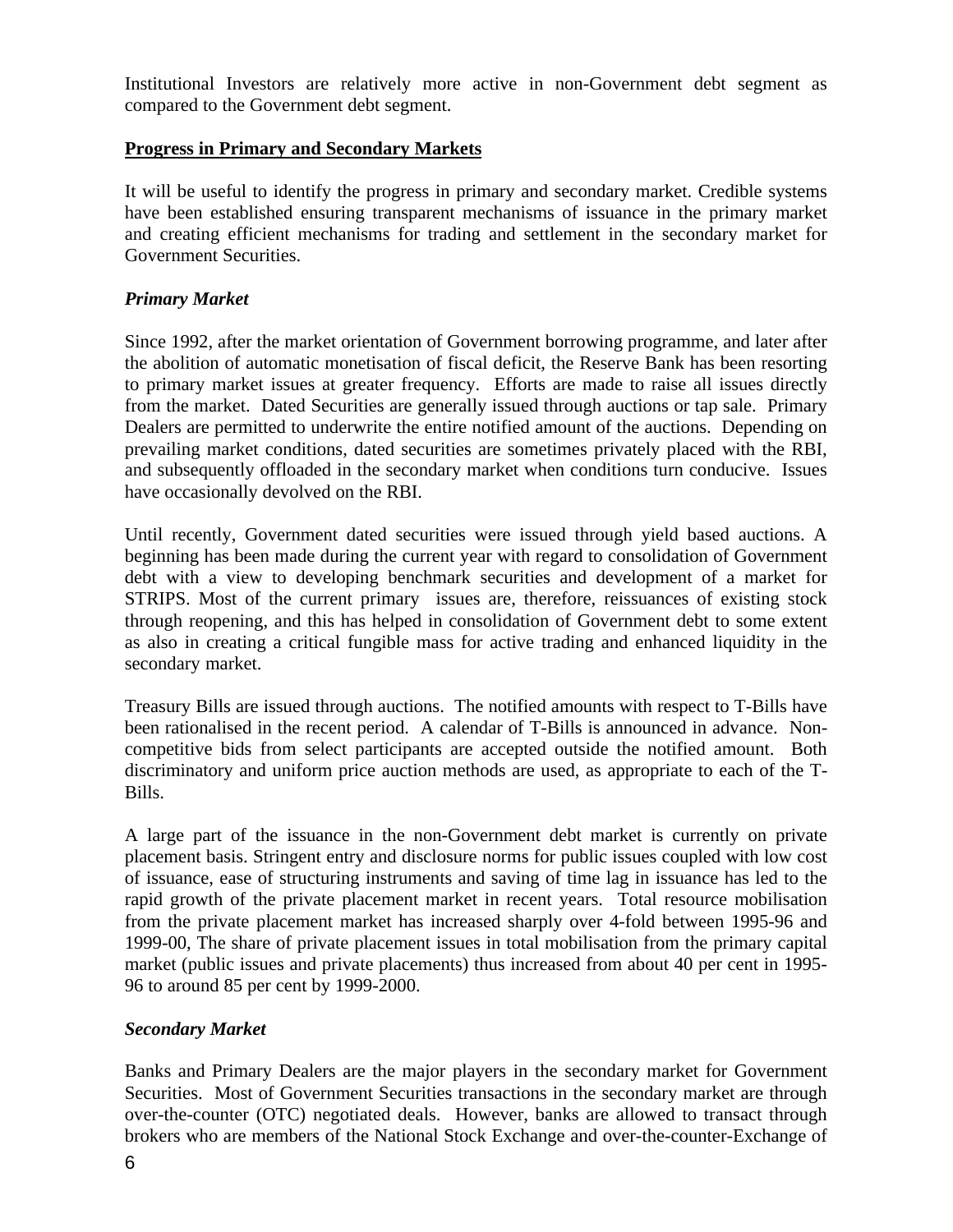India, which facilitated screen based trading. Since 1994, the National Stock Exchange (NSE) launched the Wholesale Debt Market (WDM) segment, which provides the only formal platform for trading in a wide range of debt securities, including Government Securities. The trading system known as National Exchange for Automated Trading (NEAT) is a fully automated screen based trading system that enables members across the country to trade simultaneously. The trading system is an order driven system which matches best buy and sell orders on a price-time priority. However, in actual practice, most of the trades in Government and non-Government debt are usually concluded over-the-counter and later reported on screen. Thus, data regarding OTC deals are available on a near real time basis on the NSE screen. Similarly, the dissemination of daily data by the RBI on price and volume of Gilts traded in the secondary markets has greatly aided the price discovery process.

Currently the Reserve Bank operates the Government Securities Settlement system for those having Subsidiary General Ledger Accounts in its Public Debt offices through Delivery Versus payments System. Setting up of a Clearing Corporation for money and debt securities is in advanced stage of implementation. This will pave the way for further opening up of the repo market to PSU bonds and bonds of financial institutions held in demat form in depositories and traded in recognised stock exchanges with essential safeguards.

The aggregate volumes of trading in Government and non-Government debt in the secondary market have increased substantially over the years. However, Treasury Bills and Government dated securities accounted for the bulk of the trading volume at over 96 per cent of the total trades. The average annual growth in secondary market transactions since 1994-95 was over 55 per cent, reflecting the increasing depth attained by secondary market in Government Securities. For instance, the average annual transactions increased over 10-fold between 1994-95 and 1999-2000.

The turnover in Government securities (calculated by counting twice the volume of transactions in the case of outright transactions and counting four times the volume of transactions in the case of repos) fiscal 1999-2000 amounted to Rs.12,370 billion of which the outright turnover aggregated Rs. 9,060 billion. Thus, the average monthly turnover in Central Government securities aggregated Rs. 1,030 billion in 1999-2000 of which the average monthly turnover of outright transactions amounted to Rs.755 billion. The daily turnover has also witnessed a significant increase and is about Rs. 34 billion. Reflecting this, the turnover ratio in dated securities (defined as the ratio of total turnover to total outstanding securities) increased to 3.2 as on March 31, 2000 from 1.7 as on March 31, 1999.

### **Technology Aspects**

Development of technology is an integral part of reforming the debt market, especially in the context of providing a technologically superior dealing and settlement system. Hence, the RBI has embarked upon the technological upgradation of debt market. The RBI has just commenced a project for complete automation of the operations of its Public Debt Office (PDO) where the settlement for all Government Securities Transactions takes place. It will provide for connectivity between different PDOs, and facilitate on-line screen based execution for trade and settlement in Government Securities transactions. The project will be implemented in phases. The first phase will cover the PDO computeristion at Mumbai and facilitate screen based negotiated dealings in Government securities and money market instruments, tendering of screen based applications in auctions, full-fledged audit trail, debt servicing, information dissemination, price list for open market operations, central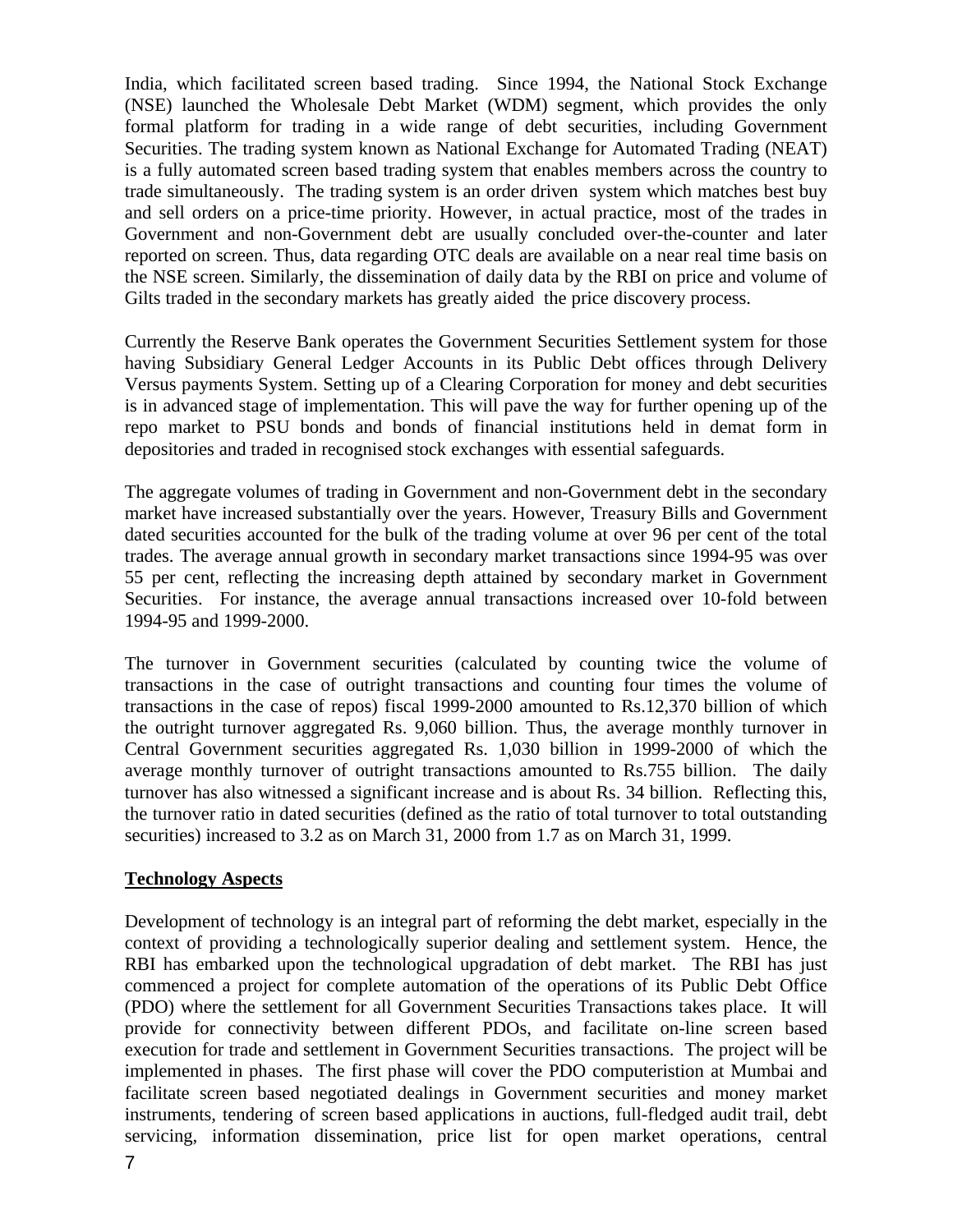information system for access by monitoring and regulatory authorities, etc. It is expected that the first phase will be operationalised well within a year. In the second phase, other regional PDOs would be linked with the central PDO system. This phase will facilitate active open market operations of RBI through all regional PDOs. The entire project is expected to be operationalised in about a year. The RBI is also separately putting in place real time gross settlement system, which is scheduled to be operational within the same time frame.

# **Regulatory Aspects**

In order to curb certain unhealthy trends that had developed in the securities market and to prevent undesirable speculation, the Government had prohibited forward trading in securities in June 1969 through a Notification. Recognising that rescinding the 1969 Notification is necessary for developing the debt markets, at the recommendation of the Reserve Bank, the Government recently brought about amendments to Securities Contracts (Regulation) Act 1956 which made it possible for Government to delegate some responsibilities to the RBI. Currently the regulatory jurisdiction over the Government and non-Government debt markets have been delegated to the Reserve Bank and Securities and Exchange Board of India by the Government. The Reserve Bank will regulate in relation to any contracts in Government securities, money market securities, gold related securities and in securities derived from these securities and in relation to ready forward contracts in bonds, debentures, debenture stock, securitised and other debt securities.

These amendments help RBI to put in place, from time to time, appropriate regulatory framework, keeping in view rapid changes in financial institutions, instruments and practices governing money, Government Securities and forex markets, apart from gold-related financial products. With the delegation of powers by Government to RBI in these matters, the procedural delays and constraints can be eliminated.

### **Transparency Aspects**

Transparency in operations and data dissemination is the hallmark of our Government Securities market. The process of policy making and implementation of reform are through consultative mechanisms. The entire market borrowing programme is announced at the beginning of the year. Based on this, a calendar of Treasury Bills is pre-announced to the market. Similarly, near real-time data is available with regard to auctions of Treasury Bills and dated Government Securities. The Reserve Bank also publishes all relevant data pertaining to Government securities market on daily, weekly, monthly and annual basis.

# **Legal Changes**

 The Government Securities and their management by the Reserve Bank of India is governed by the Public Debt Act, 1944. The procedures prescribed are archaic and some of the provisions have ceased to be of relevance in the present context. A new legislation titled the Government Securities Act proposes to repeal and replace the Public Debt Act. The Government Securities Bill has already been approved by the Cabinet and is awaiting Parliament clearance. However, since the Public Debt Act, 1944, is applicable for marketable loans raised by the RBI on behalf of both the Central and State Governments, the proposal requires consent of all State Governments. The State Governments have to pass a Resolution for the purpose either prior to enactment by the Centre or subsequently adopt the same by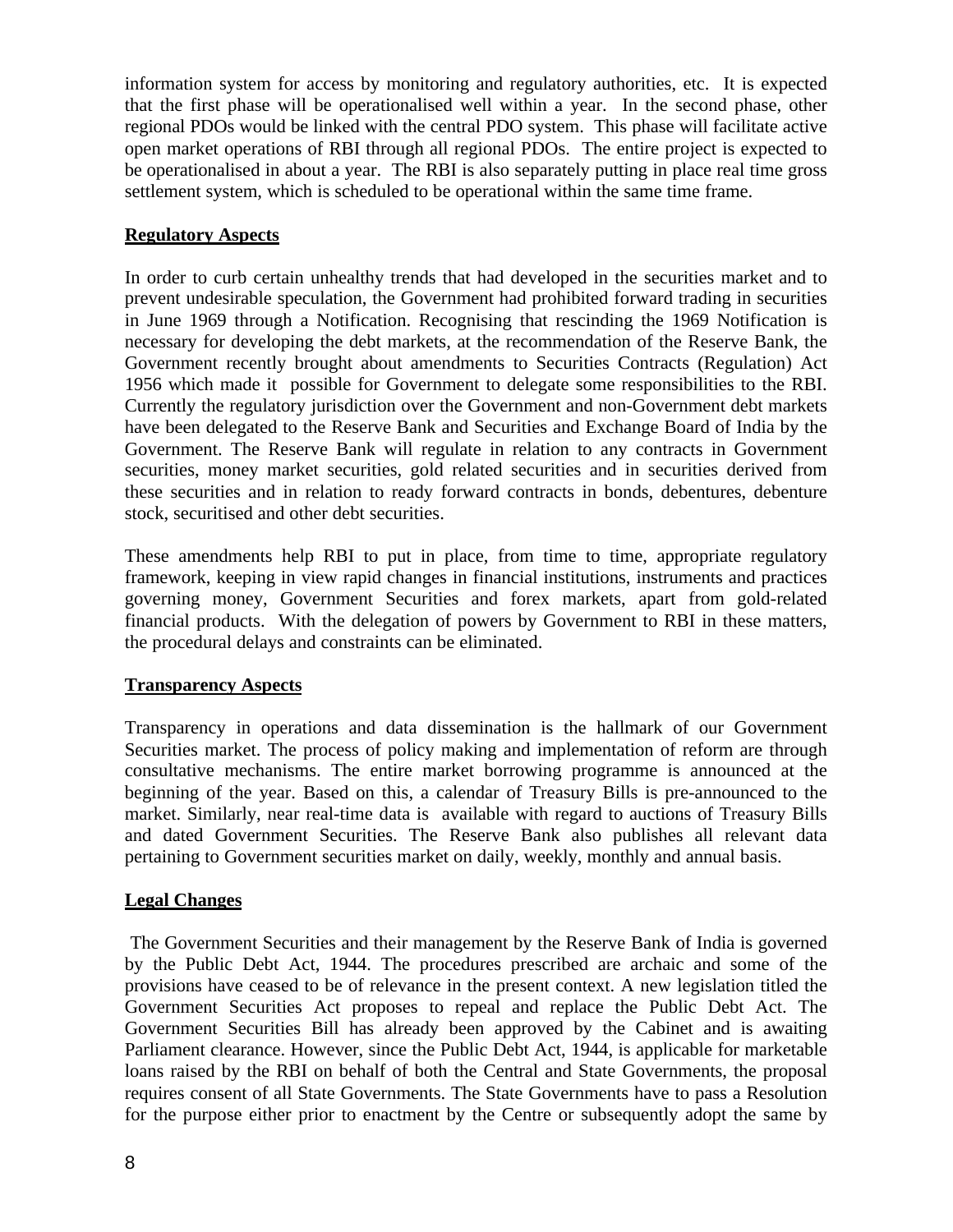passing a Resolution. Once the new Act is enacted, the RBI will have substantive powers to design and introduce an instrument of transfer suited to computer environment.

# **Outlook**

 Before concluding with the outlook, I must confess that there are several areas which are important but have not been presented in this address. These include the dilemmas in the separation of debt and monetary management; aspects of risk management arising on account of issuance of long-term debt which may create asset-liability mismatches for banks, and short term debt which creates recycling problems; determining the extent of transparency without preempting actions of the Reserve Bank; ensuring removal of impediments on account of taxation, etc. These issues are significant and are being continuously reviewed by us.

Encouraged by the results of our efforts so far, we are now embarking on an active programme of consolidation of the reform of debt markets on all fronts, consistent with the interests of investors, intermediaries, the market borrowing programme of Government and within the broad framework of monetary policy.

The outlook for debt markets cannot be divorced from outlook for the economy as a whole. The GDP growth has averaged close to 6 per cent in eighties and nineties and the marketanalysts' consensus for this year that it would be around 7 per cent while we in RBI place it around 6.5 to 7 per cent. Inflation has been on down trend and moderate in the range of 4 to 6 percent in the last five years and most analysts expect inflation in the current year to be in the range of 5 to 5.5, close to about 4.5 percent mentioned in RBI's latest monetary policy. The interest rates have been generally on the down turn in the last few years, and currently prime lending rates are around 12 percent – close to market expectations. By and large, the interest rates have been stable with general inclination towards south, till recently.

The exchange rate has been among the most stable and the exchange market continues to be characterised by non-volatile conditions by global standards.

The current account deficit is universally expected to continue to be below 2 percent of GDP. Foreign currency reserves are high at \$ 35 billion and have been rising every year in the last three years. The trend may continue this year also. The growth with stability was possible inspite of the well-known domestic and international uncertainties.

I wish to add that while taking all measures to develop the Government Securities market and ensure appropriate regulatory framework from time to time, continuous monitoring of developments on a day-to-day basis in the market is necessary to avoid excess volatility and maintain orderliness.

In all these efforts in managing policy and Government Securities market, we had unstinted support from several sources, including multinational banks and investment firms. Some of them, either directly or through joint ventures with local firms are playing a very active role in our debt markets, particularly as Primary Dealers in government markets, duly licensed by Reserve Bank of India. I am sure they will share their assessment of what we in RBI intend doing. Let me advice you that exploring with them for a view on India's debt markets will be a worthwhile effort for all of you.